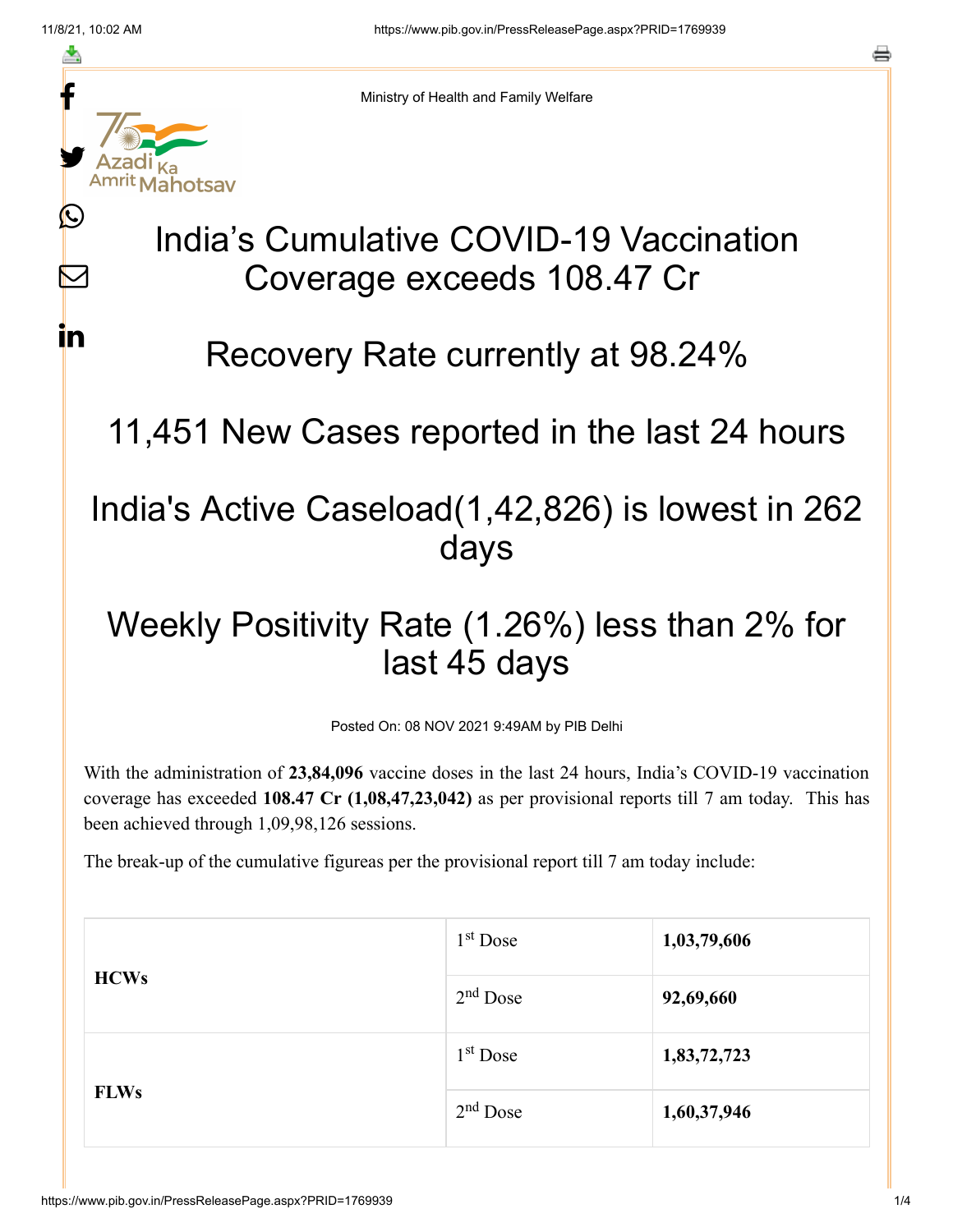|                       | Age Group 18-44 years | 1 <sup>st</sup> Dose | 42, 45, 43, 385 |
|-----------------------|-----------------------|----------------------|-----------------|
|                       |                       | $2nd$ Dose           | 15, 14, 76, 624 |
| $\bigcirc$            |                       | 1 <sup>st</sup> Dose | 17,63,88,452    |
| $\boldsymbol{\nabla}$ | Age Group 45-59 years | $2nd$ Dose           | 9,93,34,705     |
|                       |                       | $1st$ Dose           | 11,06,32,907    |
| in                    | Over 60 years         | $2nd$ Dose           | 6,82,87,034     |
|                       | <b>Total</b>          |                      | 1,08,47,23,042  |

The recovery of **13,204** patients in the last 24 hours has increased the cumulative tally of recovered patients (since the beginning of the pandemic) to **3,37,63,104.**



Consequently, India's recovery rate stands at **98.24%**.

Sustained and collaborative efforts by the Centre and the States/UTs continue the trend of less than 50,000 Daily New Cases that is being reported for 134 consecutive days now.

**11,451 new cases** were reported in the last 24 hours.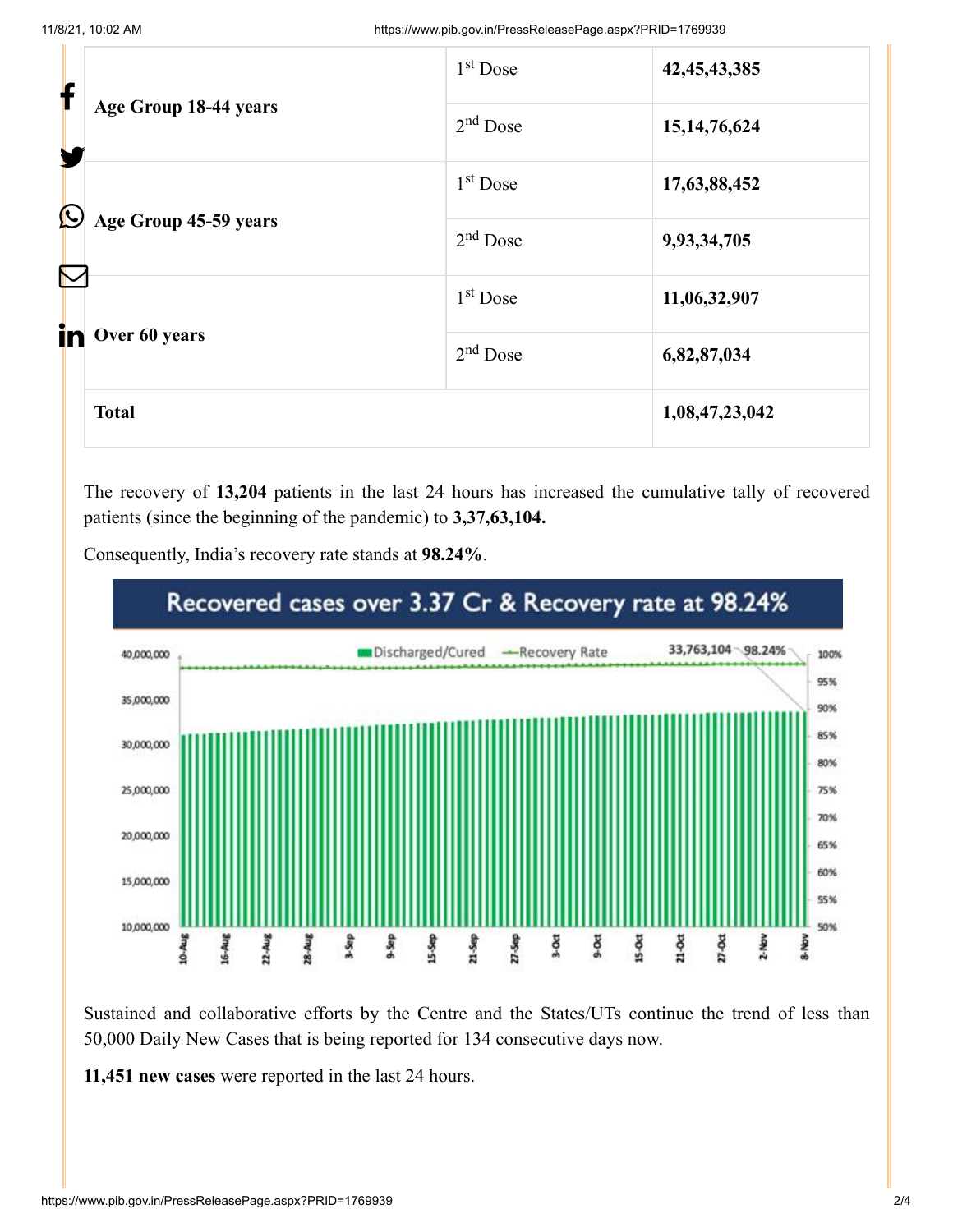11/8/21, 10:02 AM https://www.pib.gov.in/PressReleasePage.aspx?PRID=1769939



The Active Caseload is presently at **1,42,826 is lowest in 262 days.**Active cases presently constitute **0.42%** of the country's total Positive Cases, which **is lowest since March 2020.**



The testing capacity across the country continues to be expanded. The last 24 hours saw a total of

8,70,058tests being conducted. India has so far conducted over **61.60 Cr (61,60,71,949**) cumulative tests.

While testing capacity has been enhanced across the country, **Weekly Positivity Rate at 1.26% remains less than 2% for the last 45 days now.** The **Daily Positivity rate reported to be1.32%.** The daily Positivity rate has remained below2% for last 35 days and below 3% for 70 consecutive days now.